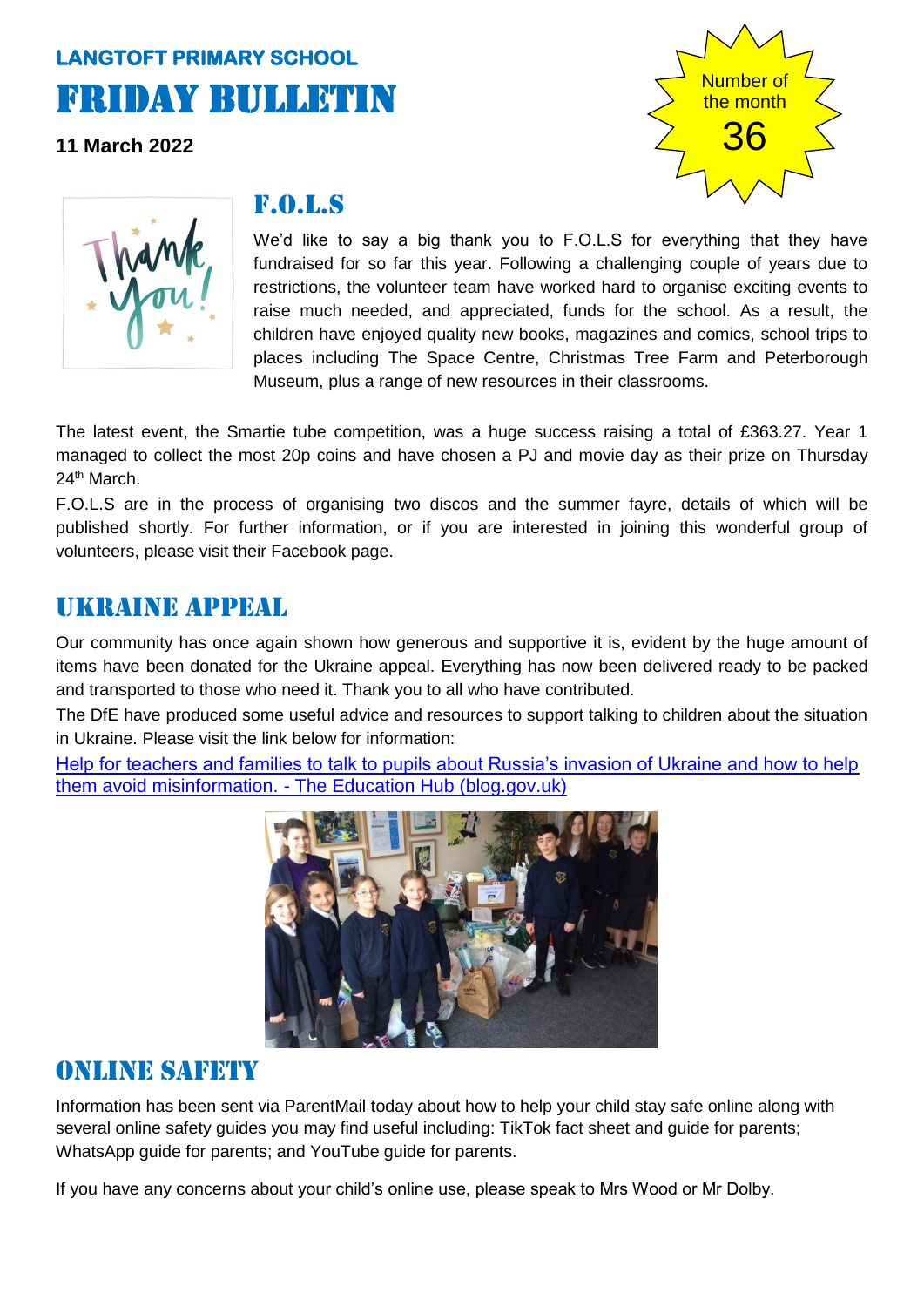### Pupil progress meetings

Pupil Progress meetings for parents of children with SEND/Pupil Premium have been rearranged and will take place on Thursday 21<sup>st</sup> April, Friday 29<sup>th</sup> April and Thursday 5<sup>th</sup> May. Further details will be sent to parents shortly.

### cross country

Well done to all the children who took part in the Annual Primary School Cross Country Championships in Stamford last Saturday. It was a cold and windy event but they braved the slippery conditions in fine style. Each race had in excess of 90 children taking part and our superstars did extremely well. The next cross country competition takes place in Market Deeping on Thursday 24<sup>th</sup> March.



### COMIC RELIEF

Comic Relief takes place on Friday 18<sup>th</sup> March and is to help people live free from poverty, violence and discrimination. This includes funding organisations that are supporting people right not in Ukraine and those attempting to cross the border.



We are inviting children to come to school with a joke to tell. The top voted joke from each class will be then shared in assembly that afternoon.

If you wish to support this cause, you can purchase one of the many Comic Relief items from participating stores or donate directly via:<https://www.comicrelief.com/>

### WRITERS OF THE WEEK

This week's Writers of the Week are **Phoebe G** in Foundation, **Ava B** in Year 1, **Zachary S** in Year 2, **Sophia R** in Year 3, **Eloise T** in Year 4, **Lillyana D** in Year 5 and **Hugo B** in Year 6.

### New parent governor

You may remember that I recently wrote to you asking for nominations for the vacancy of a Parent Governor at Langtoft Primary School. There was one nomination for the single vacancy, and as such, Mrs Paula Thomson was elected unopposed. We would like to welcome Mrs Thomson to the school's governing body and we look forward to working with her over the coming years.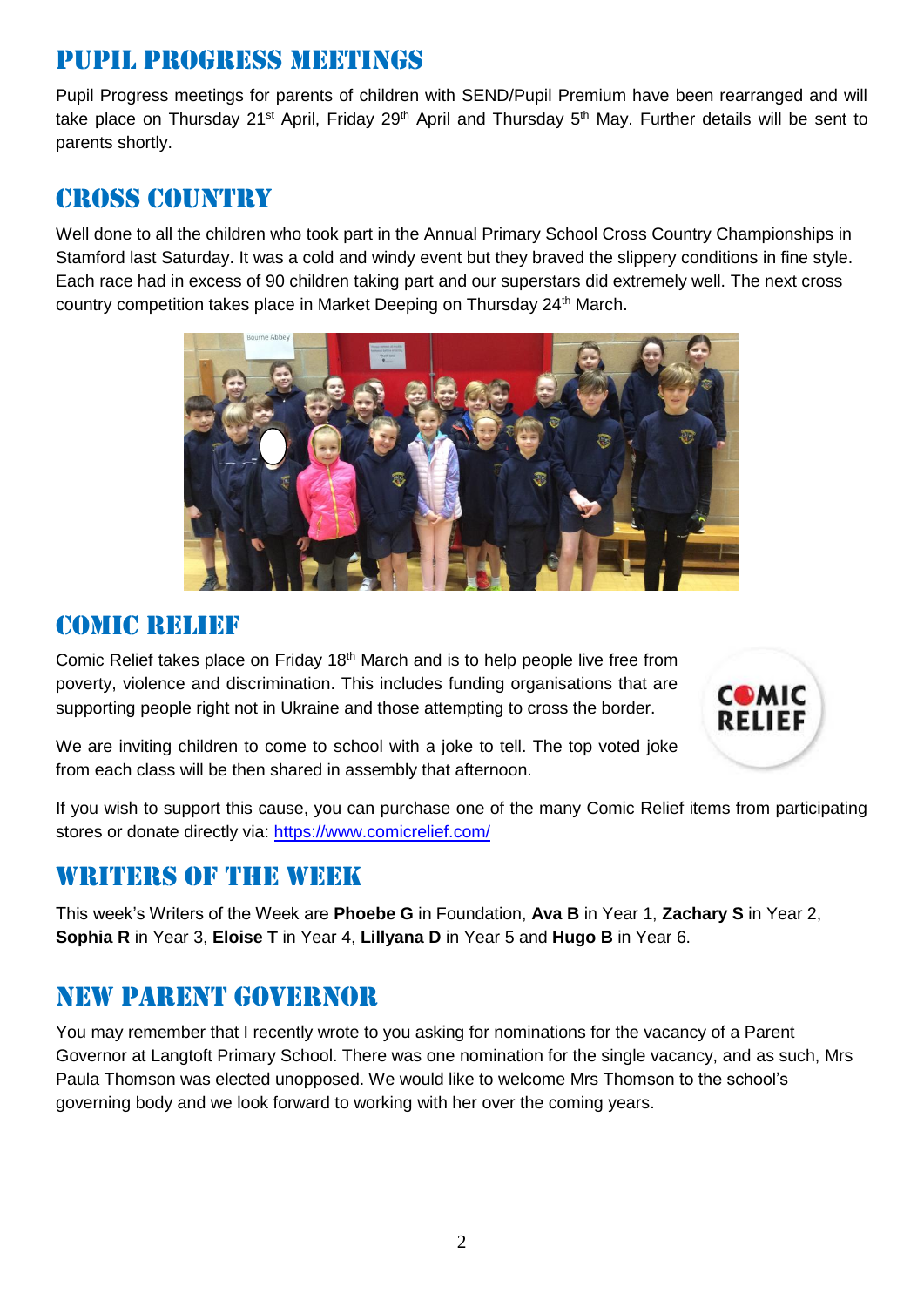# Class updates

**For week commencing 14th March 2022 Please find information about what each class are learning next week.** 

### Foundation stage

This week we will start our new topic 'Spring' and as it is Science Week so we will go for a walk around the school grounds looking for signs of Spring. The children will sketch Spring flowers with drawing pencils, fine liners, charcoal and chalk. They will have the opportunity to mix primary colours to create secondary colours to paint their drawings. In literacy, they will write about their Spring walk and in maths they will continue to explore the composition of 10. In phonics, the children will learn the sounds 'ar' and 'or'. On Tuesday the children will listen to an online story called 'The adventures of Scout: Stop dropping Litter' and discuss how to look after our environment.

# YEAR 1

Next week in year 1 we will be celebrating Science Week! Each day we will be learning about one of the five senses and the parts of the body that they are associated with. I have lots of exciting practical tasks for the children to take part in to explore their senses! In English we will be writing stories with a predictable pattern linked to our class story 'Funnybones'. The children have really enjoyed reading our story and we have been using it to help us learn about nouns and making words plural. In maths we will be starting our topic Weight and Volume and in History we will be finding out about the nurse Florence Nightingale, ready for our trip to Peterborough Museum the following week.

### YEAR 2

In Year 2, we will be reading the text Trust Me, Jack's Beanstalk Stinks. This story gives the giant's point of view and we will discuss whether Jack was right to trespass in the giant's house and steal his things. We will then be writing letters from Jack to apologise and to explain why we stole his things. In maths, we will be revising how to find half and a quarter of a shape or number. Don't forget to keep practising your number facts (the White Rose 1-minute maths app and hit the button are great ways to do this). We will continue to learn about plants and carry out investigations to find out the best conditions for their growth. As the weather begins to warm up we will be planting seeds and bulbs in our garden. In art, we will be drawing and painting plants and learning how to mix colours to create different shades. In RE, we will be finding out how Muslims welcome a new baby into their family. In computing, we will be collecting data and then creating our own pictograms on the computer.

# YEAR 3

Next week, we shall be focussing on everything science! We are currently looking at how bones and muscles work, but we shall also begin to explore how plants grow and how they are made up. In class, we have just started a pea shoot investigation and we will continue to explore these in greater detail. Our class will be entering a science poster competition, investigating what conditions plants need to grow, but also do our body parts grow as we get older? This will involve further research around the school! An exciting week ahead!